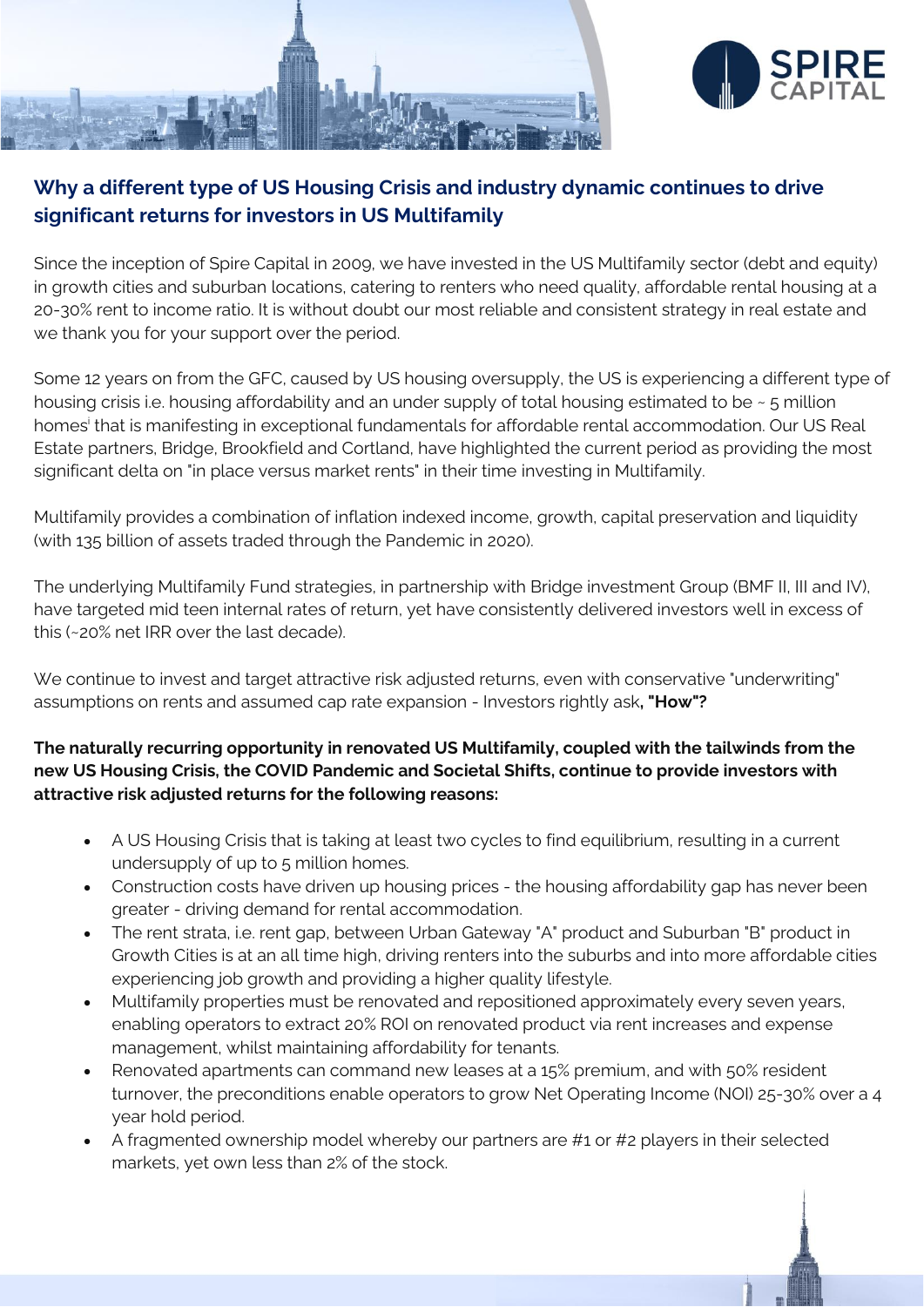

- A natural buyer pool of institutions (REITS, Insurance Companies, Pension Plans) seeking reliable income yield upon stabilisation of the asset.
- Deep liquid markets, including cheap debt funding with preferred arrangements for long term successful sponsors, including lite covenants and flexible terms.
- Attractive pricing relative to the long-term risk-free rate, with cap rate spreads some 100 bpts greater than 10 year Treasuries over a long term average,
- Scaled and vertically integrated operations providing efficiencies on operating expenses for owner/manager models.

## **How to Invest in Multifamily - Liquid, Hedged, Progressive Calls?**

Our new Multifamily opportunities across our partners cater for the differing needs of investors with options on liquidity, call structures, hedging, perpetual strategies etc.

We would welcome a call or Zoom to walk through the options and discuss what may be most relevant. Alternatively, please send me a return email with any questions you may have.

In the short term we have upcoming closes with investor packs, due diligence materials and fund documents available on:

- 1. Bridge Multifamily Fund V Direct (next close Sept 9th) &
- 2. Spire Bridge Multifamily Fund V AUD or USD (progressive call).
- 3. Spire Multifamily Growth and Income Fund monthly liquid (Sept month apps by Sept 20th) and available on platforms.

To learn more about the Multifamily opportunity, including existing funds, please find the link to the recent Bridge **[webinar](https://www.dropbox.com/s/amy2z5az9atn756/Bridge%20Multifamily%20Funds%20III-V%20Q2%20Update.mp4?dl=0)** by the Co-CIOs of Bridge Multifamily, updating progress on Bridge Multifamily Funds III, IV and V.

If you are interested in gaining access to future deal flow, white papers and fund updates please **[register](mailto:sebastian.madden@spirecapital.com.au?subject=Registration%20for%20Ongoing%20Spire%20Communications)  [here.](mailto:sebastian.madden@spirecapital.com.au?subject=Registration%20for%20Ongoing%20Spire%20Communications)**

Investor relations - [investorrelations@spirecapital.com.au](mailto:investorrelations@spirecapital.com.au)





**Email** dale.holmes@spirecapital.com.au **Phone** (+61) 2 9047 8802 **Mobile** (+61) 401 146 106



**Chris Niall** Senior Manager, Investor Relations

**Email** chris.niall@spirecapital.com.au **Mobile** (+61) 419 011 628



**Stuart Haigh** Director

**Email** stuart.haigh@spirecapital.com.au **Phone** (+61) 2 9047 8807 **Mobile** (+61) 413 750 521



**Sebastian Madden** Associate, Investor Relations

**Email** sebastian.madden@spirecapital.com.au **Phone** (+61) 2 9047 8808 **Mobile** (+61) 421 107 907